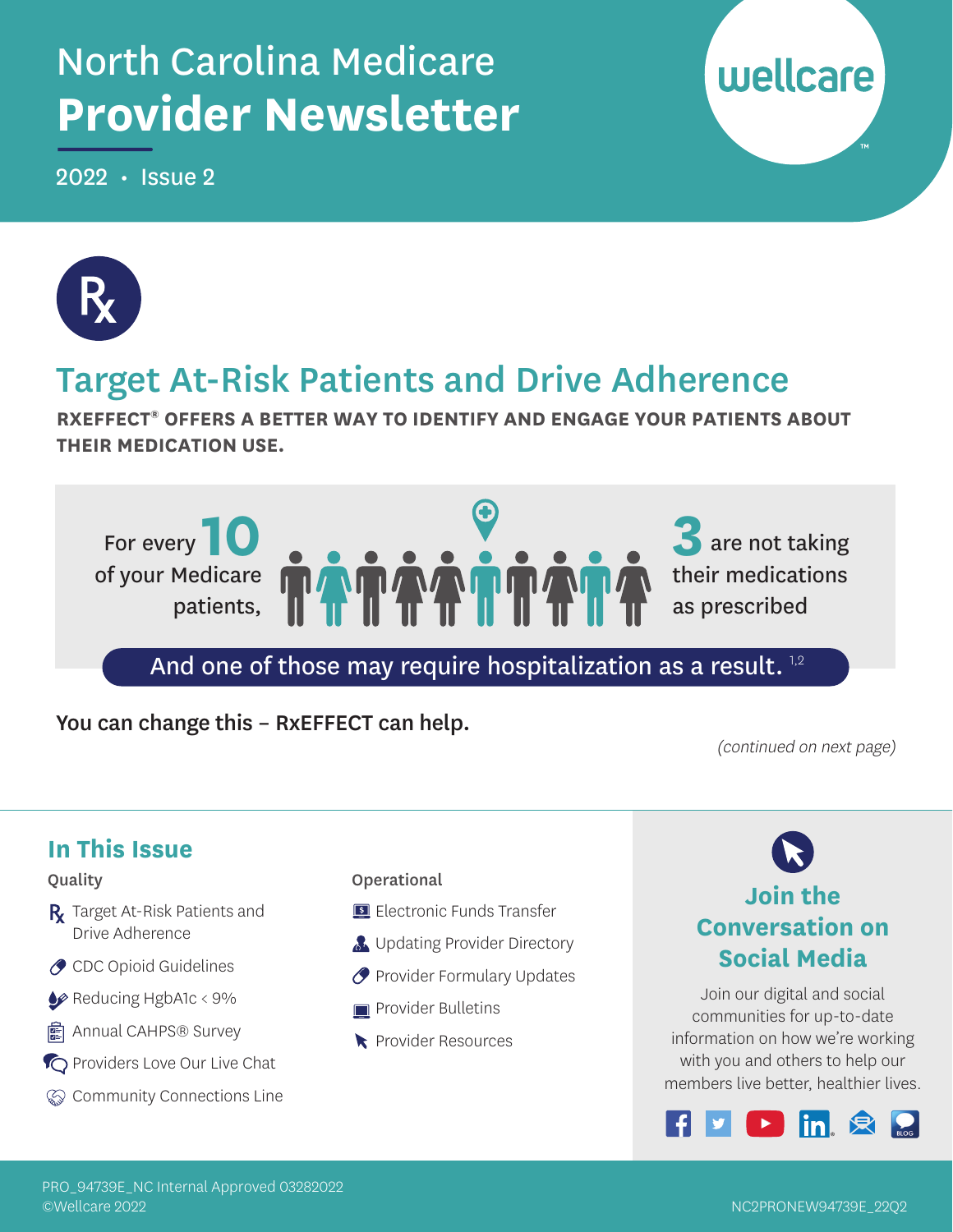

# Target At-Risk Patients and Drive Adherence continued

#### RxEFFECT: The industry-leading solution to improve medication use

In use by more than 1,000 physician practices today, RxEFFECT is an intuitive workflow solution for engaging patients.

 Prioritizes your patients outreach each day based on their risk of medication non-adherence

- Presents you with medication-related context to enable behavior-changing conversations
- Proven to improve medication use among Medicare patients and enables you to earn outcomesbased bonus payments



the rate of medication adherence improvement in 2019 for practices using RxEffect vs. those not

*RxAnte comparison of physician practices highly active on RxEffect. vs. those not using RxEffect, 2019.* 

**3.5x** 



"RxEffect is accurate, easy to use, and lets us know if our patients are on top of their medications."

– Wellcare provider group utilizing RxEffect

*Sources:* 

*1. Carr-Lopez SM, Shek A, Lastimosa J, et al, 2014, Medication Adherence Behaviors of Medicare Beneficiaries. Patient Prefer Adherence* 

*2. Iuga AO, McGuire MJ, 2014, Adherence and Healthcare Costs. Risk Management Healthcare Policy*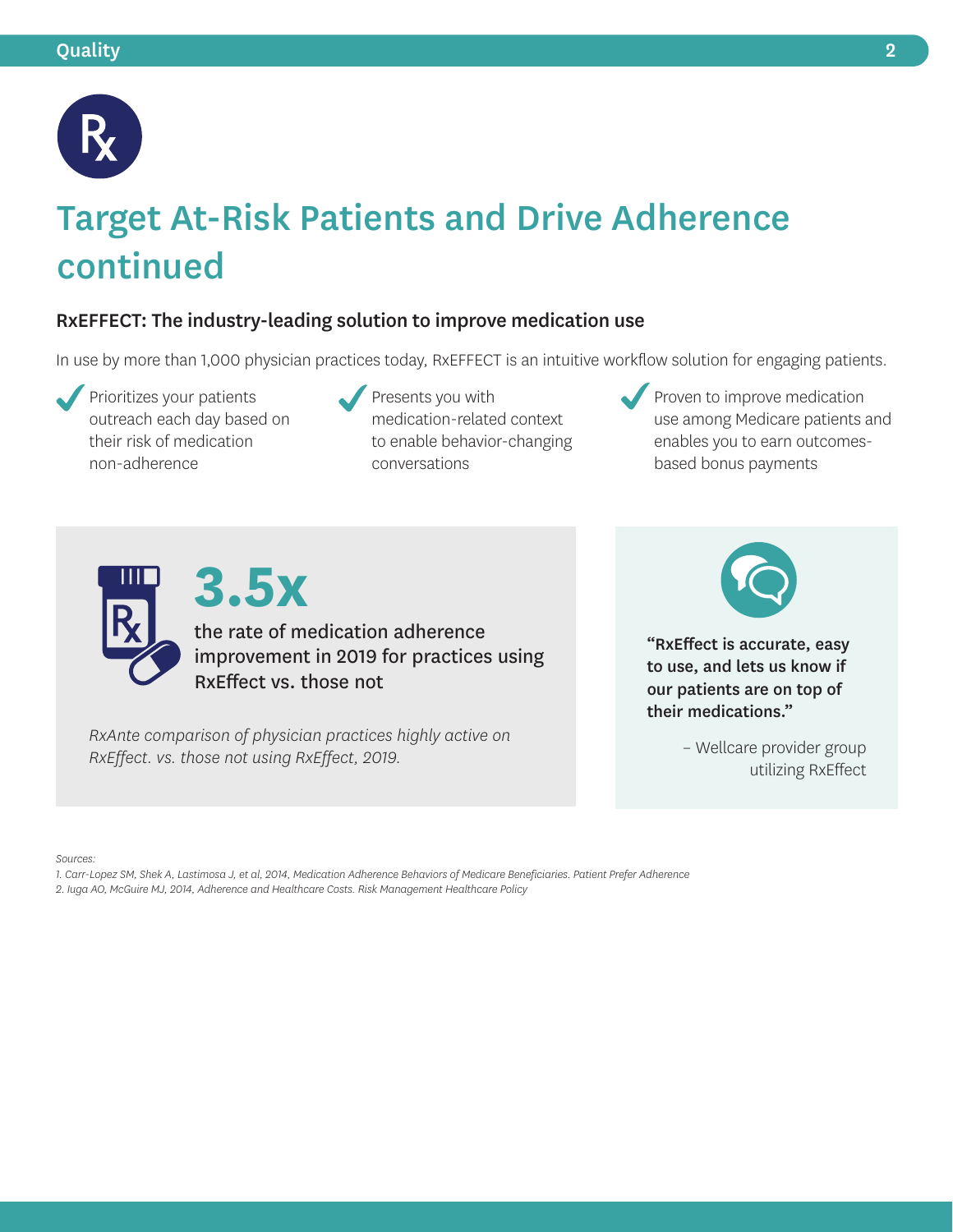

# Target At-Risk Patients and Drive Adherence continued

To discuss further, reach out to your Quality Practice Advisor.

- Region 1 **[Christopher.Hewes@wellcare.com](mailto:Christopher.Hewes@wellcare.com)**
- Region 2 **[Winnie.Troxler@wellcare.com](mailto:Winnie.Troxler@wellcare.com)**
- Region 3 **[Winnie.Troxler@wellcare.com](mailto:Winnie.Troxler@wellcare.com)**
- Region 4 **[Nicole.Hinkle@wellcare.com](mailto:Nicole.Hinkle@wellcare.com)**
- Region 5 **[Jennifer.Frazier@wellcare.com](mailto:Jennifer.Frazier@wellcare.com)**
- Region 6 **[Jennifer.Frazier@wellcare.com](mailto:Jennifer.Frazier@wellcare.com)**





# CDC Opioid Guidelines

In 2016, 11.5 million Americans reported misusing opioid drugs. In response to the ongoing opioid overdose epidemic, The Centers for Disease Control and Prevention (CDC) Guideline for Prescribing Opioids for Chronic Pain recommends avoiding a threshold of > 90 MME/day.

#### For those members  $\geq$  90 MME/day, the following are helpful tips and reminders:

- Baseline and ongoing assessment of pain and function (e.g., Pain Intensity and Interference, PEG (Pain, Enjoyment, General Activity) Scale)
- Evaluate risk of harm or misuse
- Assess for optimization of non-opioid therapies
- Determine whether to continue, adjust, taper, or discontinue opioid therapy during each visit
- Consideration of non-pharmacological therapeutic measures as an adjunct to opioids for long-term pain management

#### *Reference*

*Dowell D, Haegerich TM, Chou R. CDC Guideline for Prescribing Opioids for Chronic Pain — United States, 2016. MMWR Recomm Rep 2016;65(No. RR-1):1–49. DOI: [http://dx.doi](http://dx.doi.org/10.15585/mmwr.rr6501e1). [org/10.15585/mmwr.rr6501e1](http://dx.doi.org/10.15585/mmwr.rr6501e1)*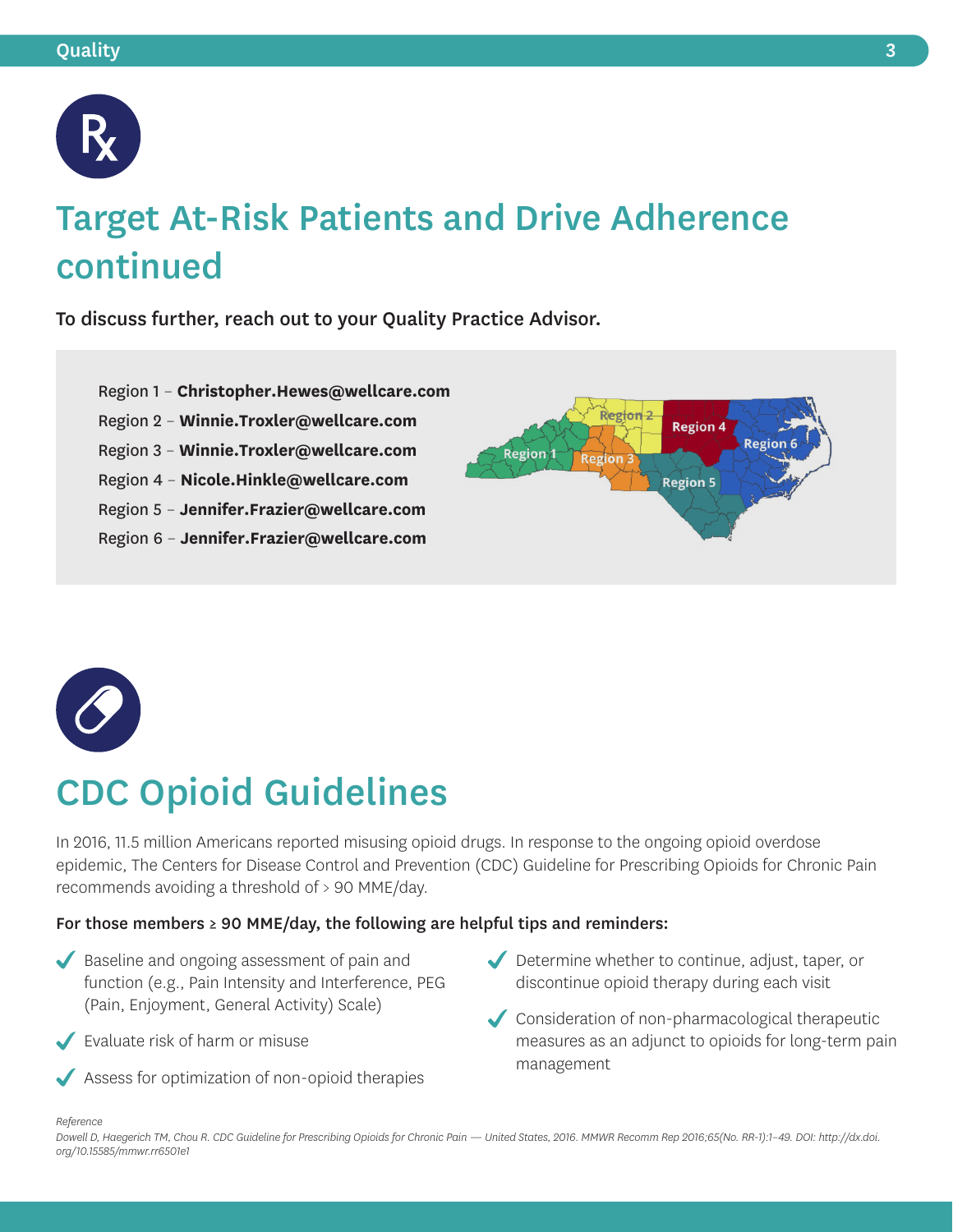

# Working Together to Reduce HgbA1c < 9%

### **BETTER CONTROL. AS WE EMBARK TOGETHER IN MEDICARE/MEDICAID MANAGED CARE, WELLCARE HAS IMPLEMENTED MANY SERVICES TO ASSIST MEMBERS IN GETTING THEIR HGBA1C UNDER**

We understand that there are many factors that go into improving glycemic control such as: taking medications prescribed, visiting the practitioner regularly, exercising and eating right. All are ways that a member can manage their diabetes which will reduce their HgbA1c.

To that end, WellCare has added additional benefits for our Medicare/Medicaid members. Social determinants of health play a huge part in preventing members from complying with taking medications, eating right and exercising. When you have a member who has social determinants of health refer them to our care management team. A care manager will assess the situation and determine which of the benefits would work best to achieve the desired result of a lowered HgbA1c.

These benefits are mentioned in both the practitioner and member handbook. They include but are not limited to transportation to medical care, as well as food shopping and other member needs. A 6-month membership to the Weight Watches program, a 3-month membership to Curves along with one-to-one counseling with a health coach, nutritionists, and diabetes education.



 enrollment, and a health risk assessment within 90 days of enrollment. As an incentive to members, the member can receive a **reloadable debit or gift card for \$25** each for: getting a HbA1c lab test, visiting their PCP within 90 days of

#### To assist you further, the CPT codes below are specifically for diabetes.

- HbA1c: 83036 Hemoglobin; glycosylated (A1c) 83037 and Hemoglobin (A1c) by device cleared by the FDA for home use
- $\sqrt{273044}$ F; 7%-9% 3045F; >9% 3046F
- New: <7%-<8% 3051F, >8%-<8% 3051F
- Diabetic retinal screening Negative CPT II 3072F
- Remote BP monitoring: 93784, 93788, 93790, 99091
- Online Assessments: 98969, 99444
- Telehealth POS: 02
- Telephone visits: 98966-98968, 99441-99443



WellCare looks forward to working with you and our members to change the health of our member's one member at a time.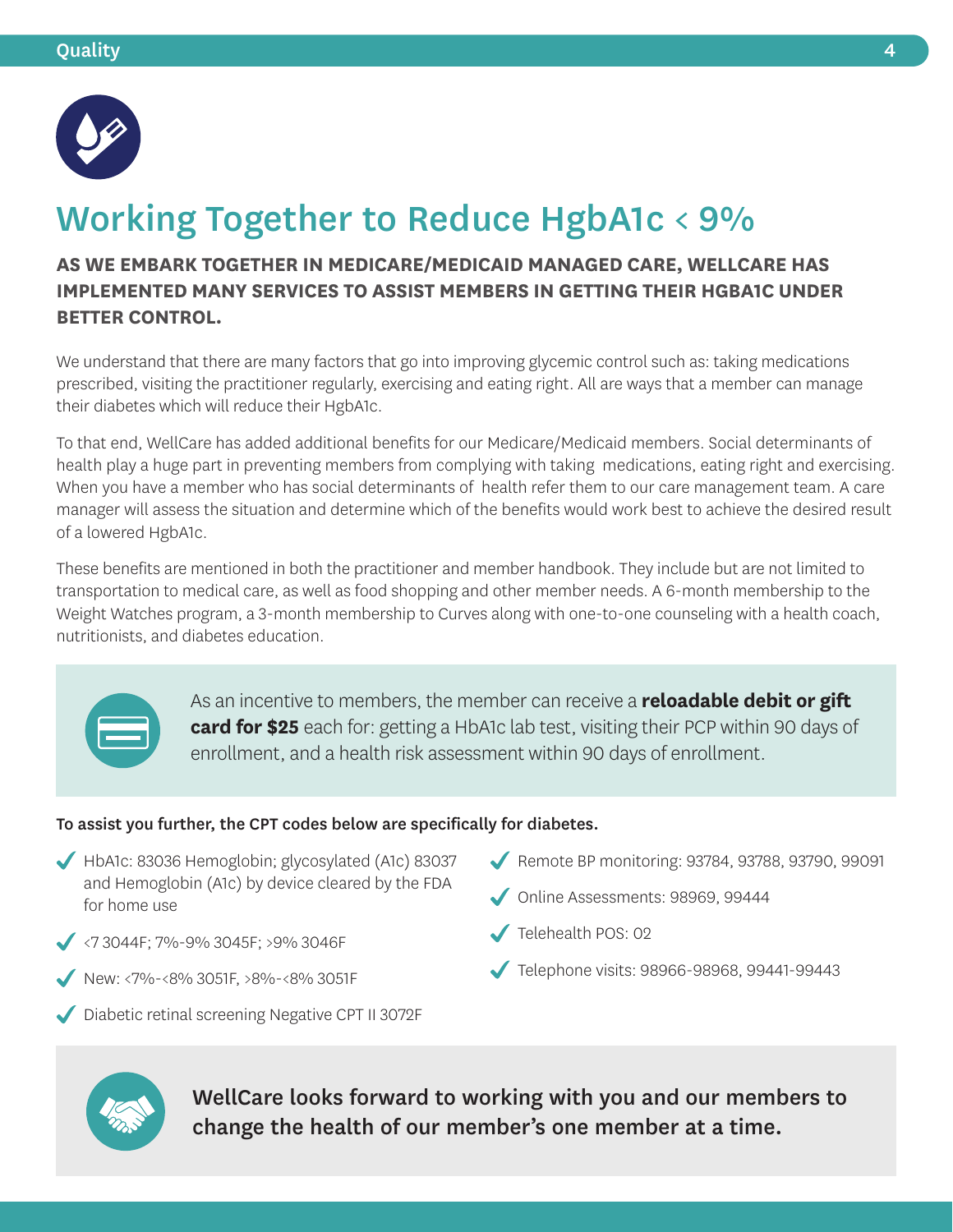

# 2022 Medicare Provider Partnership for Quality Program Continued

| <b>Program Measures</b>                                                           | <b>Base</b> | 3-STAR | <b>4-STAR</b> | 5-STAR |
|-----------------------------------------------------------------------------------|-------------|--------|---------------|--------|
| Bone Mineral Density Testing                                                      | \$10        | \$25   | \$35          | \$45   |
| Care of Older Adult - Medication List and Review*                                 | \$5         | \$15   | \$25          | \$35   |
| Care of Older Adult - Pain Screening*                                             | \$5         | \$15   | \$25          | \$35   |
| Care of Older Adult - Functional Status Assessment*                               | \$5         | \$15   | \$25          | \$35   |
| Colorectal Cancer Screen                                                          | \$10        | \$25   | \$35          | \$45   |
| Diabetes - Dilated Eye Exam                                                       | \$10        | \$25   | \$35          | \$45   |
| Diabetes HbA1c $\leq$ 9                                                           | \$10        | \$30   | \$45          | \$60   |
| Diabetes Monitor Nephropathy                                                      | \$5         | \$15   | \$25          | \$35   |
| Follow-Up After ED Visit for People With High-Risk<br>Multiple Chronic Conditions | \$10        | \$15   | \$25          | \$35   |
| Hypertension                                                                      | \$10        | \$30   | \$45          | \$60   |
| Mammogram                                                                         | \$10        | \$25   | \$35          | \$45   |
| Medication Adherence - Blood Pressure Medications                                 | \$10        | \$30   | \$45          | \$60   |
| Medication Adherence – Diabetes Medications                                       | \$10        | \$30   | \$45          | \$60   |
| Medication Adherence - Statins                                                    | \$10        | \$30   | \$45          | \$60   |
| Statin Therapy for Patients with Cardiovascular Disease                           | \$10        | \$25   | \$35          | \$45   |
| Statin Use in Persons With Diabetes                                               | \$10        | \$25   | \$35          | \$45   |
| Transitions of Care - Medication Reconciliation Post Discharge                    | \$10        | \$15   | \$25          | \$35   |
| Transitions of Care - Patient Engagement after Inpatient Discharge                | \$10        | \$15   | \$25          | \$35   |

\*Dual Eligible Special Needs Plan (DSNP) members only

We are sending a flyer to all of our providers with the improved bonus amounts, so look for yours soon in your e-mail. Payments will begin after processing claims/encounters for the first quarter of 2022 and will continue through 2023.

If you have any questions, or if you would like to know more about the P4Q program, please contact your Wellcare Quality Practice Advisor.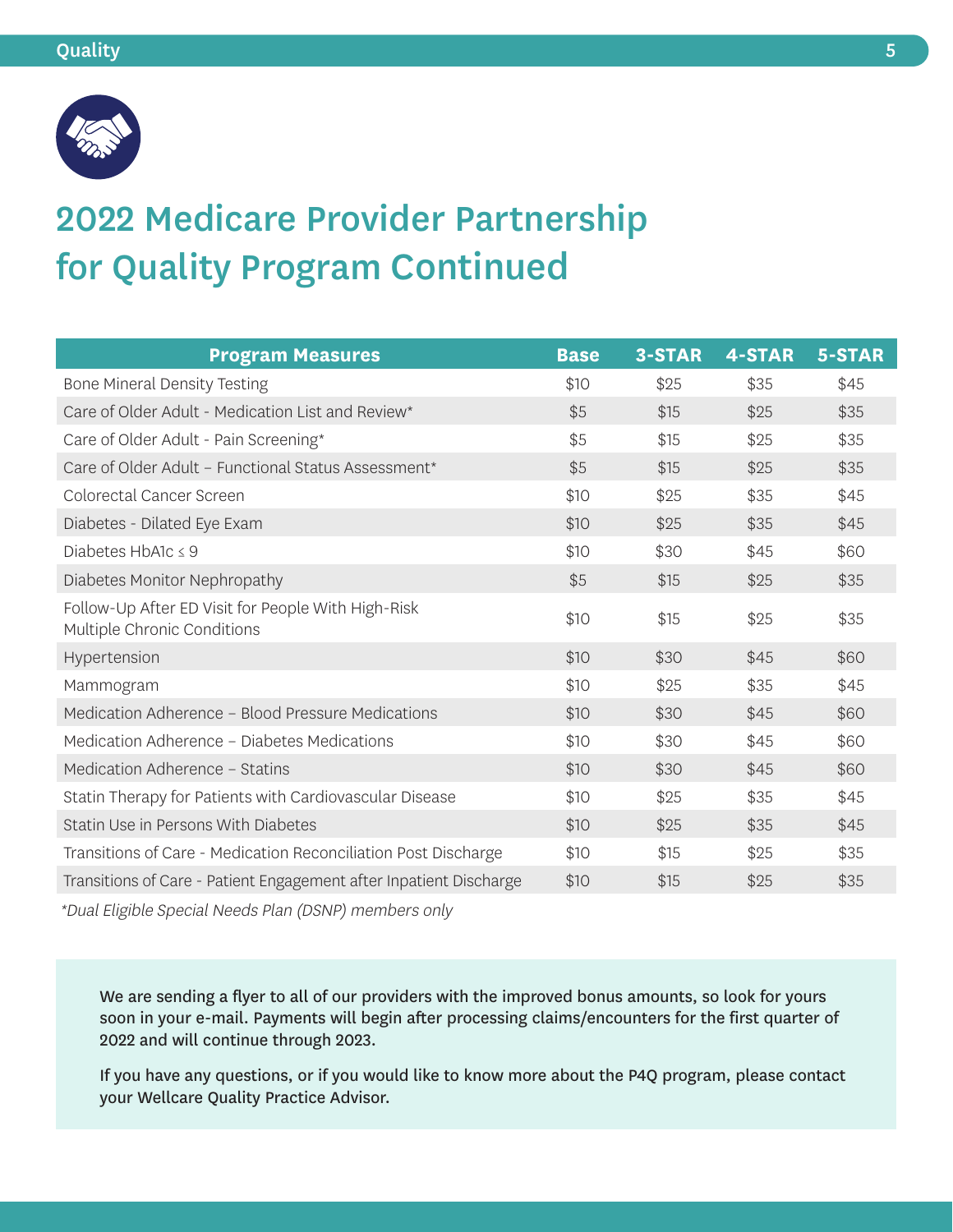

### Annual CAHPS® Survey – What Matters Most to Your Patients

The Consumer Assessment of Healthcare Providers and Systems (CAHPS®) is an annual survey mailed to an anonymous select sample of our health plan members. The purpose is to assess member experience with their providers and health plan to improve the quality of care provided. This survey focuses on asking your patients whether or how often they experienced critical aspects of health care, including communication with their doctors, understanding how to take their medications, and the coordination of their healthcare needs. **We hope you will encourage your patients to participate if selected.** 

**The pharmacy team can affect the member experience, whether we interact with members directly or not, by ensuring that we address the following items that are addressed in the annual CAHPS survey:** 

- Assist members in understanding and accessing their pharmacy benefits (i.e. what medications are/are not covered),
- Identify (and mitigate) barriers to members obtaining and taking their medications.
- Ensuring appropriate communications with providers and health plans occur to complete the processing of timely authorizations

**These factors are important for our members (your patients) to take their medications on time but also to ensure adherence of their medication regimen(s).** 



**We value and appreciate the excellent care you provide to our members and look forward to partnering with you.** 

Source: Centers for Medicare & Medicaid Services. Consumer Assessment of Healthcare Providers & Systems (CAHPS). <https://www.cms.gov/Research-Statistics-Data-and-Systems/Research/CAHPS>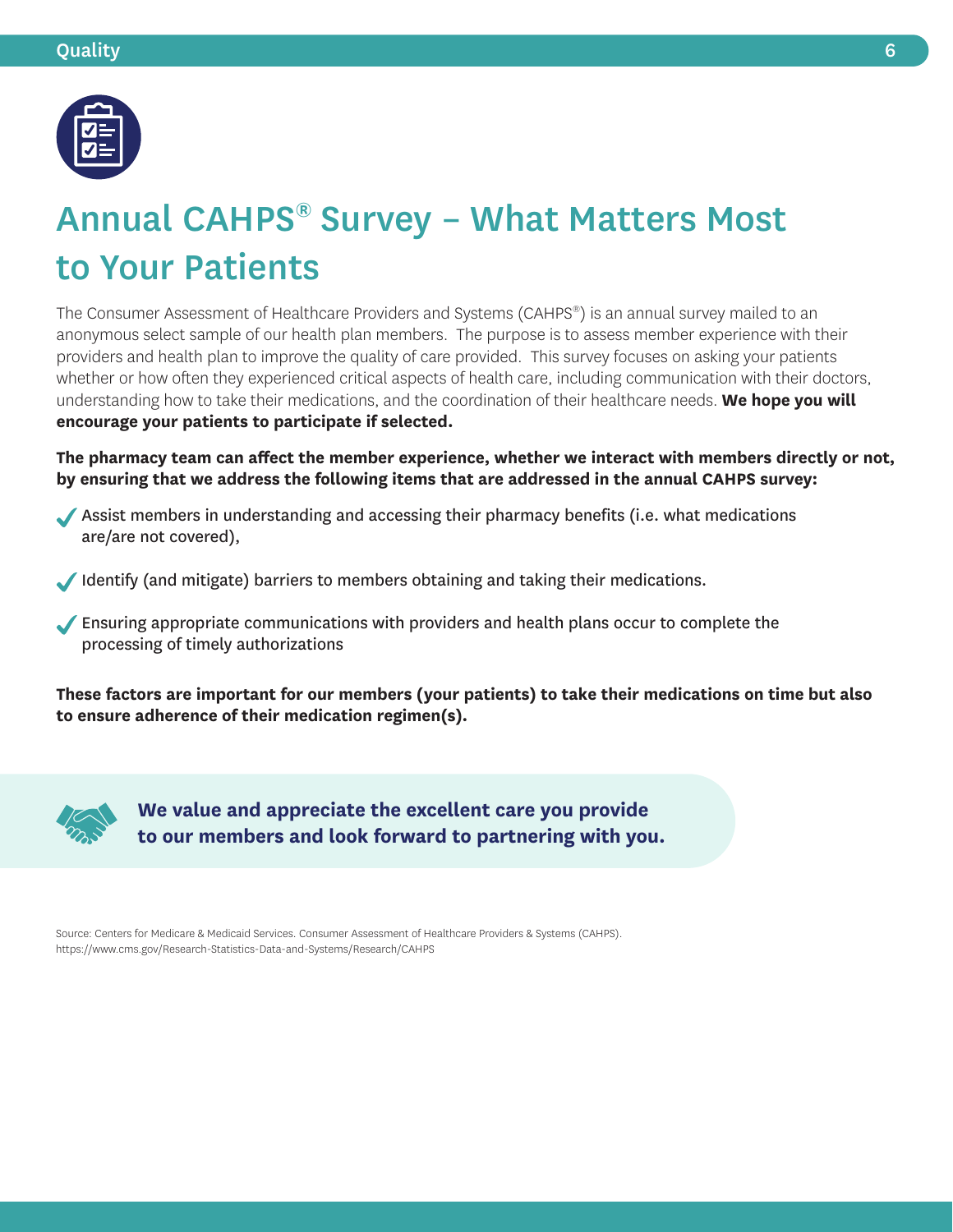

# Providers Love Our Live Chat!

#### **INCREASINGLY, PROVIDERS ARE CHOOSING TO CHAT WITH A LIVE AGENT ON THE PROVIDER PORTAL.**

#### **Providers are talking — about the live-chat feature on our Provider Portal, that is!**

So far in 2021, live chats with our agents have increased at an unprecedented rate. As of the third quarter, more than 10 percent of our inbound interactions happened via live chat, as opposed to traditional phone calls.

That's because live chat is **the easiest and fastest way** to get access to basic status updates on a member's eligibility, claims, or authorizations. In addition, our live-chat agents are able to help with complex, onthe-spot inquiries. This means less time waiting on hold to speak to an agent on the phone. Best of all, live chat has the highest score for first contact resolution among all of our communication channels.



The next time you or someone in your office has a question, remember that live chat is just a click away:



#### **Need Access?**

If you'd like to learn more about the Provider Portal and its features, or would like to request access for you and your office, email **[AWSEscalations@WellCare.com](mailto:AWSEscalations@WellCare.com)**. We're here to answer any questions you have about live chat and more!



# Community Connections Help Line

### **1-866-775-2192**

We offer non-benefit resources such as help with food, rent and utilities.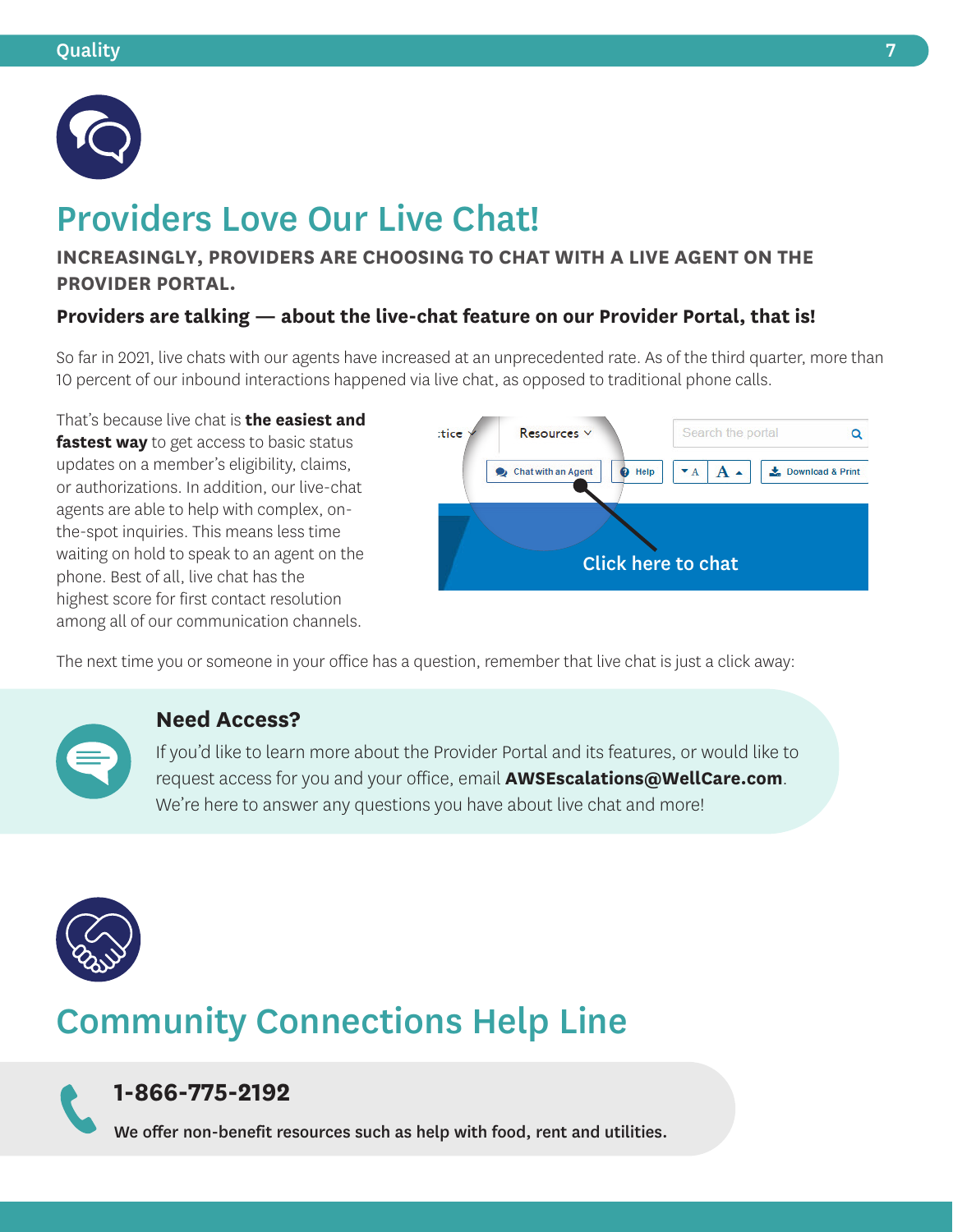

# Electronic Funds Transfer (EFT) Through PaySpan®

#### **FIVE REASONS TO SIGN UP TODAY FOR EFT:**



- **No** waiting in line at the bank.
- **No** lost, stolen, or stale-dated checks.
- - **4** Immediate availability of funds **no** bank holds!
	- **No** interrupting your busy schedule to deposit a check.

Setup is easy and takes about five minutes to complete. Please visit **<https://www.payspanhealth.com/nps>** or call your Provider Relations representative or PaySpan at **1-877-331-7154** with any questions.

We will only deposit into your account, not take payments out.



### Updating Provider Directory Information

### **WE RELY ON OUR PROVIDER NETWORK TO ADVISE US OF DEMOGRAPHIC CHANGES SO WE CAN KEEP OUR INFORMATION CURRENT.**

To ensure our members and Provider Relations staff have up-to-date provider information, please give us advance notice of changes you make to your office phone number, office address or panel status (open/closed). Thirty-day advance notice is recommended.

> **New Phone Number, Office Address or Change in Panel Status: Please call us at: 1-855-538-0454**

**Thank you for helping us maintain up-to-date directory information for your practice.**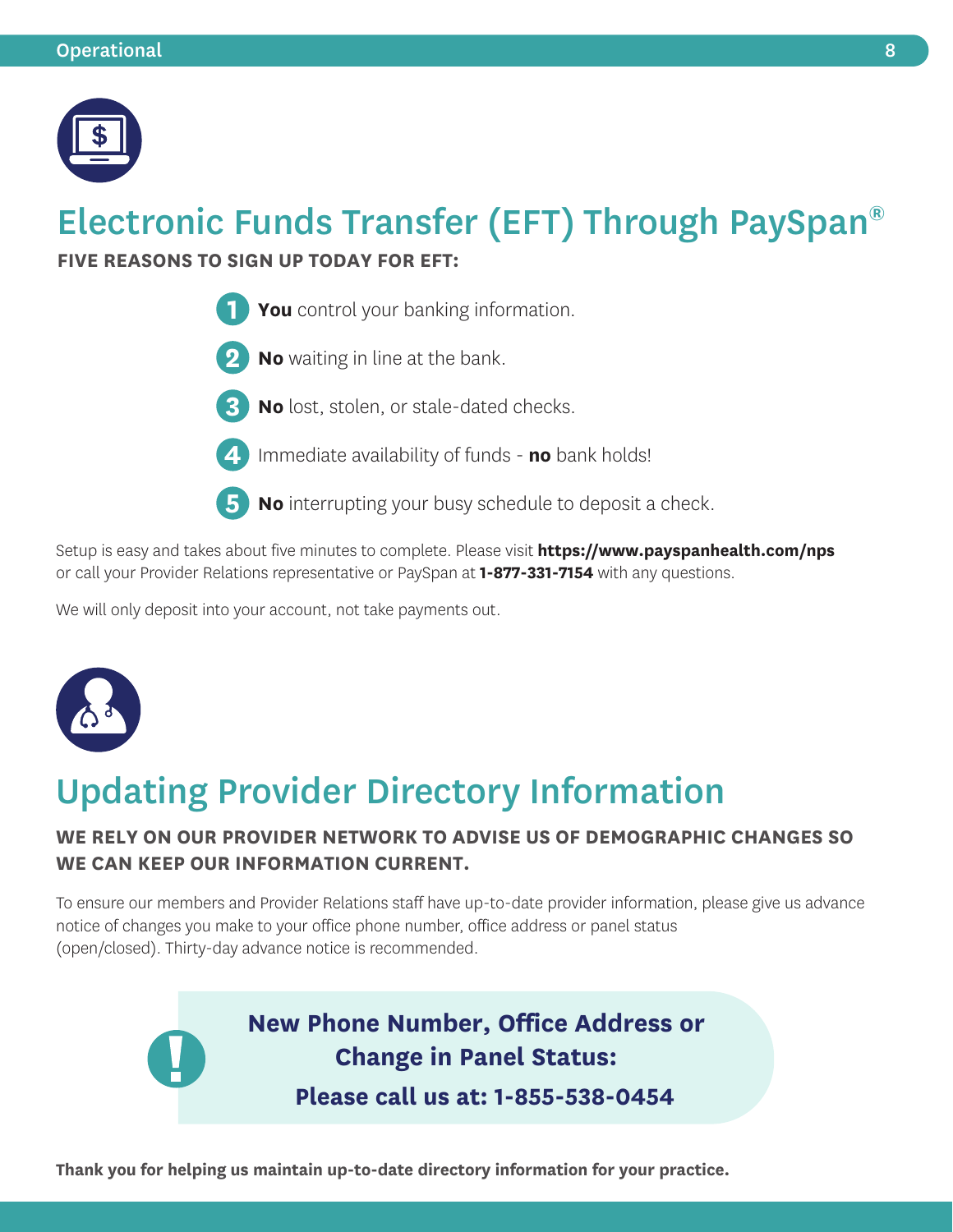

# Provider Formulary Updates

There have been updates to the Medicare formulary. Find the most up-to-date, complete Formulary at **[https://www.wellcare.com/North-Carolina/](https://www.wellcare.com/North-Carolina/Providers/Medicare/Pharmacy)  Providers/Medicare/Pharmacy**.

You can also refer to the Provider Manual to view more information regarding Wellcare's pharmacy Utilization Management (UM) policies and procedures. To find your state's Provider Manual visit visit: **[https://www.wellcare.com/North-Carolina/](https://www.wellcare.com/North-Carolina/Providers/Medicare)  [Providers/Medicare](https://www.wellcare.com/North-Carolina/Providers/Medicare)**. Select your state from the drop-down menu and click on Overview under Medicare in the Providers drop-down menu.





Remember to view the online Provider Bulletins regularly for important updates and notices. **<https://www.wellcare.com/North-Carolina/Providers/Bulletins>**